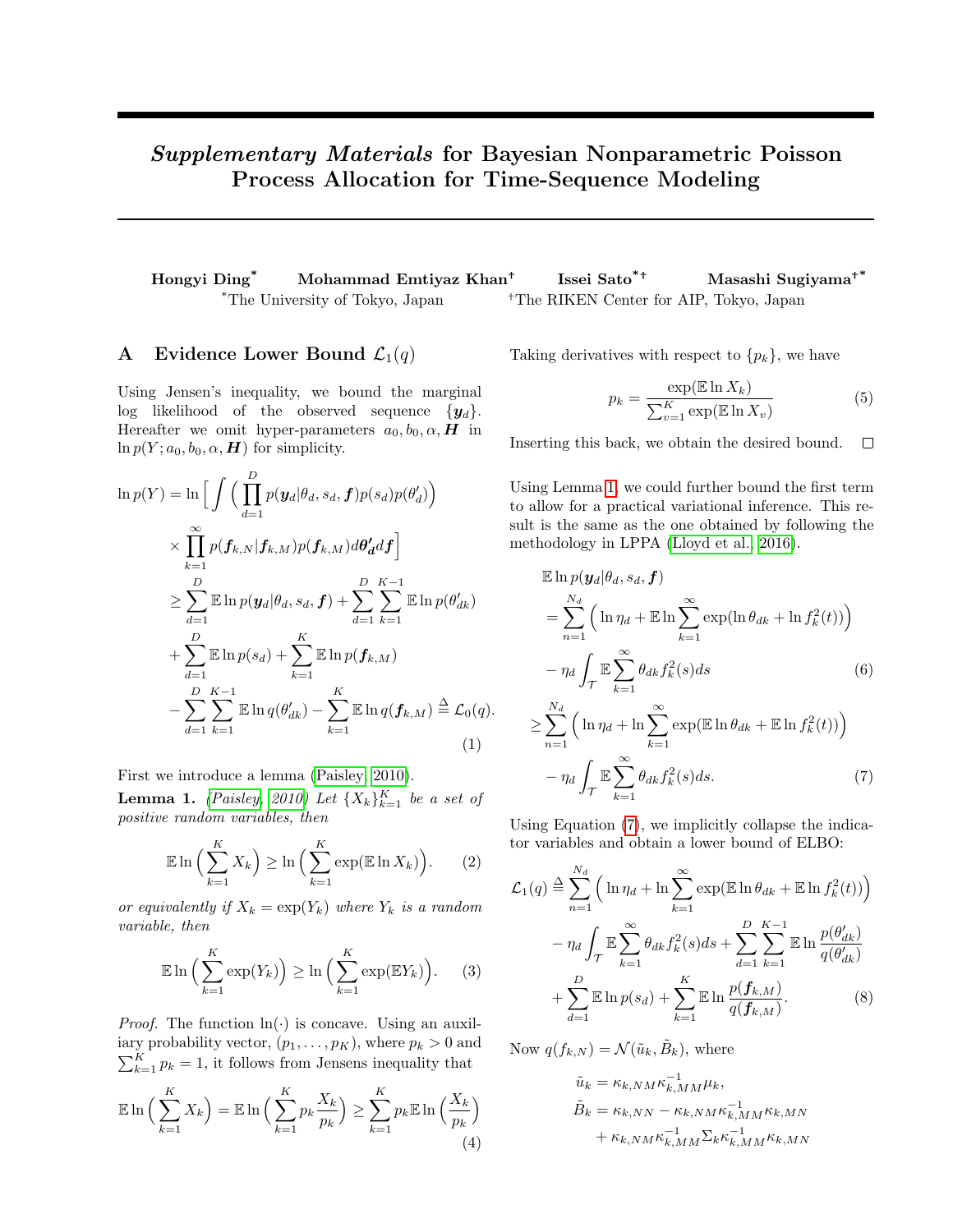And the expectation parts in Equation [\(8\)](#page-0-2) can be computed as:

$$
\mathbb{E}\ln p(\theta'_{dk}) = \ln \alpha + (\alpha - 1)\mathbb{E}[\ln(1 - \theta'_{dk})],\tag{9}
$$

$$
\mathbb{E} \ln q(\theta_{dk}') = \ln \frac{\Gamma(\theta_{dk}, 0 + \theta_{dk}, 1)}{\Gamma(\tau_{dk}, 0)\Gamma(\tau_{dk}, 1)} + (\tau_{dk, 1} - 1)\mathbb{E}[\ln(1 - \theta_{dk}')] + (\tau_{dk, 0} - 1)\mathbb{E}[\ln \theta_{dk}'],
$$
\n(10)

$$
\mathbb{E}\ln p(s_d) = a_0 \ln b_0 - \ln \Gamma(a_0) + (a_0 - 1) \ln \eta_d - b_0 \eta_d,
$$
\n(11)

$$
\mathbb{E} \ln \frac{p(f_{k,M})}{q(f_{k,M})} = \frac{1}{2} \ln \frac{|\Sigma_k|}{|\kappa_{k,MM}|} + \frac{m}{2} - \frac{1}{2} tr \left( \kappa_{k,MM}^{-1} (\Sigma_k + (\mu_k - g)(\mu_k - g)^T) \right), \quad (12)
$$

$$
\mathbb{E}[\ln f_k^2(t_n^d)] = -G(-\frac{\tilde{u}_{k,n}^2}{2\tilde{B}_{k,nn}}) - C + \ln(\frac{\tilde{B}_{k,nn}}{2}), (13)
$$

$$
\int_{\mathcal{T}} \mathbb{E}[f_k^2(s)]ds = \gamma |\mathcal{T}| - tr(\kappa_{k,MM}^{-1} \Psi_k)
$$
  
+ 
$$
tr(\kappa_{k,MM}^{-1} \Psi_k \kappa_{k,MM}^{-1} (\Sigma_k + \mu_k \mu_k^T)),
$$
 (14)

 $G(x), x \leq 0$  is calculated by a precomputed multiresolution look-up table.  $C$  is a constant and  $\Psi_k \in$  $\mathbb{R}^{M \times M}, \Psi_{k, ij} = \int_{\mathcal{T}} \kappa_k(t_i, x) \kappa_k(x, t_j) dx. \Psi_k$  is determined by the kernel hyper-parameter in  $\kappa_k$  and the region  $\mathcal{T}$ .

The expectation with regard to beta distribution is:

$$
\mathbb{E}[\ln(1 - \theta'_{dk})] = \psi(\tau_{dk,1}) - \psi(\tau_{dk,0} + \tau_{dk,1}),
$$
  

$$
\mathbb{E}[\ln(\theta'_{dk})] = \psi(\tau_{dk,0}) - \psi(\tau_{dk,0} + \tau_{dk,1}).
$$

After adding augmented Lagrangian penalty function, the modified evidence lower bound is:

$$
L_{\boldsymbol{v}_i}(\Phi, \boldsymbol{w}_i) \stackrel{\Delta}{=} \mathcal{L}_1(q) - \sum_{k=1}^K w_{ik} \Big( \int_{\mathcal{T}} \mathbb{E}_q[f_k^2(s)] ds - A \Big) - \sum_{k=1}^K \frac{v_{ik}}{2} \Big( \int_{\mathcal{T}} \mathbb{E}_q[f_k^2(s)] ds - A \Big)^2.
$$
 (15)

### A.1 Details of Derivatives

Based on the modified evidence lower bound in Equation [\(15\)](#page-1-0), we could derive the parameter learning method.

•  $\eta_d$ . We list the term related to  $\eta_d$  in Equation [\(15\)](#page-1-0) first.

$$
L_{\eta_d} \stackrel{\Delta}{=} N_d \ln \eta_d - \eta_d \int_{\mathcal{T}} \sum_{k=1}^K \mathbb{E} \Big( \theta_{dk} f_k^2(s) \Big) ds
$$

$$
- \eta_d b_0 + (a_0 - 1) \ln \eta_d.
$$

Obviously, there is a closed form update for  $\eta_d$ 

$$
\eta_d = \frac{N_d + a_0 - 1}{b_0 + \int_{\mathcal{T}} \sum_{k=1}^K \mathbb{E}\left(\theta_{dk} f_k^2(s)\right) ds}.
$$

•  $\tau_{dk,0}, \tau_{dk,1}$ . We list the term related to these parameters in Equation [\(15\)](#page-1-0) first

$$
L_{\tau_{dk}} \triangleq \sum_{n=1}^{N_d} \left[ \ln \sum_{k=1}^{\infty} \exp \left( \mathbb{E}_q [\ln \theta_{dk}] \right) \right]
$$
  
-  $\mathbb{E}_q [\ln f_k^2(t_n^d)] \Big) - \eta_d \int_{\mathcal{T}} \mathbb{E} \sum_{k=1}^{\infty} \theta_{dk} f_k^2(s) ds$   
+  $\left( \ln \frac{\Gamma(\tau_{dk,0}) \Gamma(\tau_{dk,1})}{\Gamma(\tau_{dk,0} + \tau_{dk,1})} - (\tau_{dk,0} - 1) \mathbb{E} \ln \theta_{dk}' + (\alpha - \tau_{dk,1}) \mathbb{E} \ln (1 - \theta_{dk}').$ 

Let

$$
L_{dnk} \stackrel{\Delta}{=} \exp\left(\mathbb{E}_q[\ln \theta_{dk}] + \mathbb{E}_q[\ln f_k^2(t_n^d)]\right)
$$
  

$$
= \exp\left(\psi(\tau_{dk,0}) + \sum_{l=1}^{k-1} \psi(\tau_{dl,1})\right)
$$
  

$$
- \sum_{l=1}^k \psi(\tau_{dl,0} + \tau_{dl,1}) + \mathbb{E}_q[\ln f_k^2(t_n^d)]\right),
$$
  

$$
V_k \stackrel{\Delta}{=} \int_{\mathcal{T}} \mathbb{E} f_k^2(s)ds
$$

There is no closed form update for these variables, we use coordinate ascent method.

<span id="page-1-0"></span>
$$
\frac{\partial L_{\tau_{dk}}}{\partial \tau_{dk,0}} = -\eta_d \Big( V_k \frac{\partial [\theta_{dk}]}{\partial \tau_{dk,0}} + \sum_{l=k+1}^K V_l \frac{\partial [\theta_{dl}]}{\partial \tau_{dk,0}} \Big)
$$

$$
- \Big( \tau_{dk,0} - 1 - \sum_{n=1}^{N_d} \frac{L_{dnk}}{\sum_{v=1}^K L_{dnv}} \Big) \psi'(\tau_{dk,0})
$$

$$
+ \Big( \tau_{dk,0} - 1 + \tau_{dk,1} - \alpha - \sum_{n=1}^{N_d} \frac{\sum_{v=k}^K L_{dnv}}{\sum_{v=1}^K L_{dnv}} \Big)
$$

$$
\times \psi'(\tau_{dk,0} + \tau_{dk,1}),
$$

$$
\frac{\partial L_{\tau_{dk}}}{\partial \tau_{dk,1}} = -\eta_d \Big( V_k \frac{\partial [\theta_{dk}]}{\partial \tau_{dk,1}} + \sum_{l=k+1}^K V_l \frac{\partial [\theta_{dl}]}{\partial \tau_{dk,1}} \Big)
$$

$$
- \Big( \tau_{dk,1} - \alpha - \sum_{n=1}^{N_d} \frac{\sum_{v=k+1}^K L_{dnv}}{\sum_{v=1}^K L_{dnv}} \Big) \psi'(\tau_{dk,1})
$$

$$
+ \Big( \tau_{dk,0} - 1 + \tau_{dk,1} - \alpha - \sum_{n=1}^{N_d} \frac{\sum_{v=k}^K L_{dnv}}{\sum_{v=1}^K L_{dnv}} \Big)
$$

$$
\times \psi'(\tau_{dk,0} + \tau_{dk,1}).
$$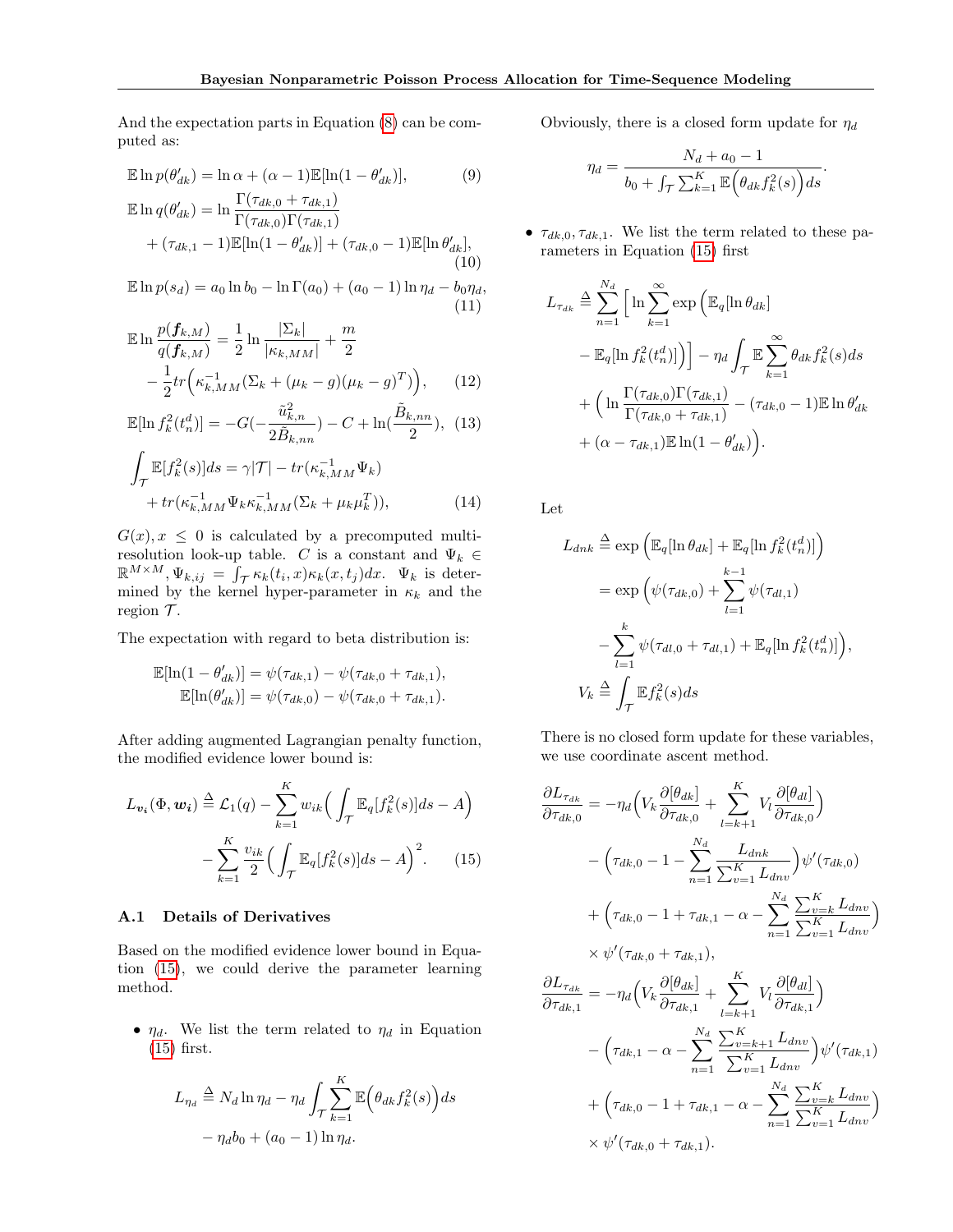,

where we have

$$
\frac{\partial[\theta_{dk}]}{\partial \tau_{dk,0}} = \frac{\tau_{dk,1}}{(\tau_{dk,0} + \tau_{dk,1})^2} \prod_{l=1}^{k-1} \frac{\tau_{dl,1}}{\tau_{dl,0} + \tau_{dl,1}},
$$
\n
$$
\frac{\partial[\theta_{dk}]}{\partial \tau_{dk,1}} = -\frac{\tau_{dk,0}}{(\tau_{dk,0} + \tau_{dk,1})^2} \prod_{l=1}^{k-1} \frac{\tau_{dl,1}}{\tau_{dl,0} + \tau_{dl,1}}.
$$
\n
$$
\frac{\partial[\theta_{dl}]}{\partial \tau_{dk,0}} = -\frac{\tau_{dl,0}}{\tau_{dl,0} + \tau_{dl,1}} \frac{\tau_{dk,1}}{(\tau_{dk,0} + \tau_{dk,1})^2}
$$
\n
$$
\times \prod_{v=1, v \neq k}^{l-1} \frac{\tau_{dv,1}}{\tau_{dv,0} + \tau_{dv,1}},
$$
\n
$$
\frac{\partial[\theta_{dl}]}{\partial \tau_{dk,1}} = \frac{\tau_{dl,0}}{\tau_{dl,0} + \tau_{dl,1}} \frac{\tau_{dk,0}}{(\tau_{dk,0} + \tau_{dk,1})^2}
$$
\n
$$
\times \prod_{v=1, v \neq k}^{l-1} \frac{\tau_{dv,1}}{\tau_{dv,0} + \tau_{dv,1}}.
$$

•  $\{\Sigma_k, \mu_k\}$ . Take  $\mu_k$  for an example.

$$
\frac{\partial L_{\phi_k}}{\partial \mu_k} = \sum_{d=1}^D \Big( \sum_{n=1}^{N_d} \frac{1}{\sum_{v=1}^K L_{dnv}} \frac{\partial L_{dnk}}{\partial \mu_k} \Big) \n- \Big( w_{ik} + v_{ik} (V_k - A) + \sum_{d=1}^D \eta_d \mathbb{E}[\theta_{dk}] \Big) \frac{\partial V_k}{\partial \mu_k} \n+ \frac{\partial}{\partial \mu_k} \Big[ \frac{1}{2} \ln |\Sigma_k| - \frac{1}{2} \ln |\kappa_{k,MM}| \n- \frac{1}{2} tr \Big( \kappa_{k,MM}^{-1} (\Sigma_k + (\mu_k - g)(\mu_k - g)^T) \Big) \Big].
$$

Hyper-parameter part: We could update the hyper-parameters in a similar way.

- Gaussian process hyper-parameters  $\kappa_{k,MM}, \sigma$ . Similar to that in  $\{\Sigma_k, \mu_k\}.$
- Beta distribution prior  $\alpha$ .

$$
L_{\alpha} \stackrel{\Delta}{=} D(K-1) \ln \alpha + (\alpha - 1) \sum_{d=1}^{D} \sum_{k=1}^{K-1} (\psi(\tau_{dk,1}) - \psi(\tau_{dk,0} + \tau_{dk,1})).
$$

Then we have a closed form update for  $\alpha$ .

$$
\alpha = \frac{D(K-1)}{\sum_{d=1}^{D} \sum_{k=1}^{K-1} \left( \psi(\tau_{dk,1} + \tau_{dk,0}) - \psi(\tau_{dk,1}) \right)}.
$$
\n(16)

## A.2 Proof of Upper Bound

Theorem 1. Each optimization problem is upper bounded.

$$
L_{\mathbf{v}_i}(\Phi, \mathbf{w}_i) \leq \ln p(Y) + \sum_{k=1}^K \frac{w_{ik}^2}{2v_{ik}}, \quad i \in \mathbb{N}^+.
$$

*Proof.*  $\mathcal{L}_1(q)$  can be easily bounded by variational inference framework

$$
\mathcal{L}_1(q) \leq \ln p(Y)
$$

Let  $h_{ik} = \int_{\mathcal{T}} \mathbb{E}_q[f_k^2(s)]ds - A$ , and then we have

$$
\sum_{k=1}^{K} w_{ik} \Big( \int_{\mathcal{T}} \mathbb{E}_{q} [f_{k}^{2}(s)] ds - A \Big) + \sum_{k=1}^{K} \frac{v_{ik}}{2} \Big( \int_{\mathcal{T}} \mathbb{E}_{q} [f_{k}^{2}(s)] ds - A \Big)^{2} = \sum_{k=1}^{K} (w_{ik} h_{ik} + \frac{v_{ik}}{2} h_{ik}^{2}) \ge \sum_{k=1}^{K} \frac{w_{ik}^{2}}{2v_{ik}}
$$

Combining these two parts finishes the proof.  $\Box$ 

#### A.3 A Bias When Using Lemma [1](#page-0-0)

Although the bound in Lemma [1](#page-0-0) is rather tight, it can still add a bias which may lead to the over-shrinking phenomenon in the model. We illustrate the bias through the following simple model.

$$
Y_1 = X_1^2, \ Y_2 = X_2^2, \ X_1 \sim \mathcal{N}(2, 1), \ X_2 \sim \mathcal{N}(2, 4),
$$

where  $\mathcal{N}(\cdot)$  is the normal distribution. Using Lemma [1,](#page-0-0) we can arrive the following inequality:

$$
\mathcal{L}_{left} \triangleq \mathbb{E}_{p(Y_{1:2})} \ln \left( wY_1 + (1 - w)Y_2 \right) \tag{17}
$$
\n
$$
\geq \ln \left( w \exp(\mathbb{E} \ln Y_1) + (1 - w) \exp(\mathbb{E} \ln Y_2) \right)
$$
\n
$$
\triangleq \mathcal{L}_{right}, \ w \in [0, 1].
$$

We vary the value of w and plot  $\mathcal{L}_{right}$  and  $\mathcal{L}_{left}$ . The result is given in Figure [1.](#page-3-0) We can see that the for  $\mathcal{L}_{right}$  the optimal is  $w = 1$  while for  $\mathcal{L}_{left}$  the optimal is obviously a mixture of two components. This is because the logarithm function will punish values which are closer to zero harder. Since  $Y_2$  has a large variance, there will be a large proportion of samples near zero which makes the corresponding  $\mathbb{E} \ln Y_2$  smaller and less favorable. This bias in the inequality may account for the shrinkage in LPPA and BaNPPA.

#### B Test Likelihood

In LPPA, the allocation matrix  $\Theta$  is treated as hyperparameters and all the parameters are  $\{\mu, \Sigma, H, \Theta\}.$ Let  $\Phi = \{H, \Theta\}$ . In variational inference we use the variational distribution  $q(f; \Phi)$  to approximate the posterior  $p(\boldsymbol{f}|Y_{train}; \boldsymbol{\Phi})$ . The test likelihood can be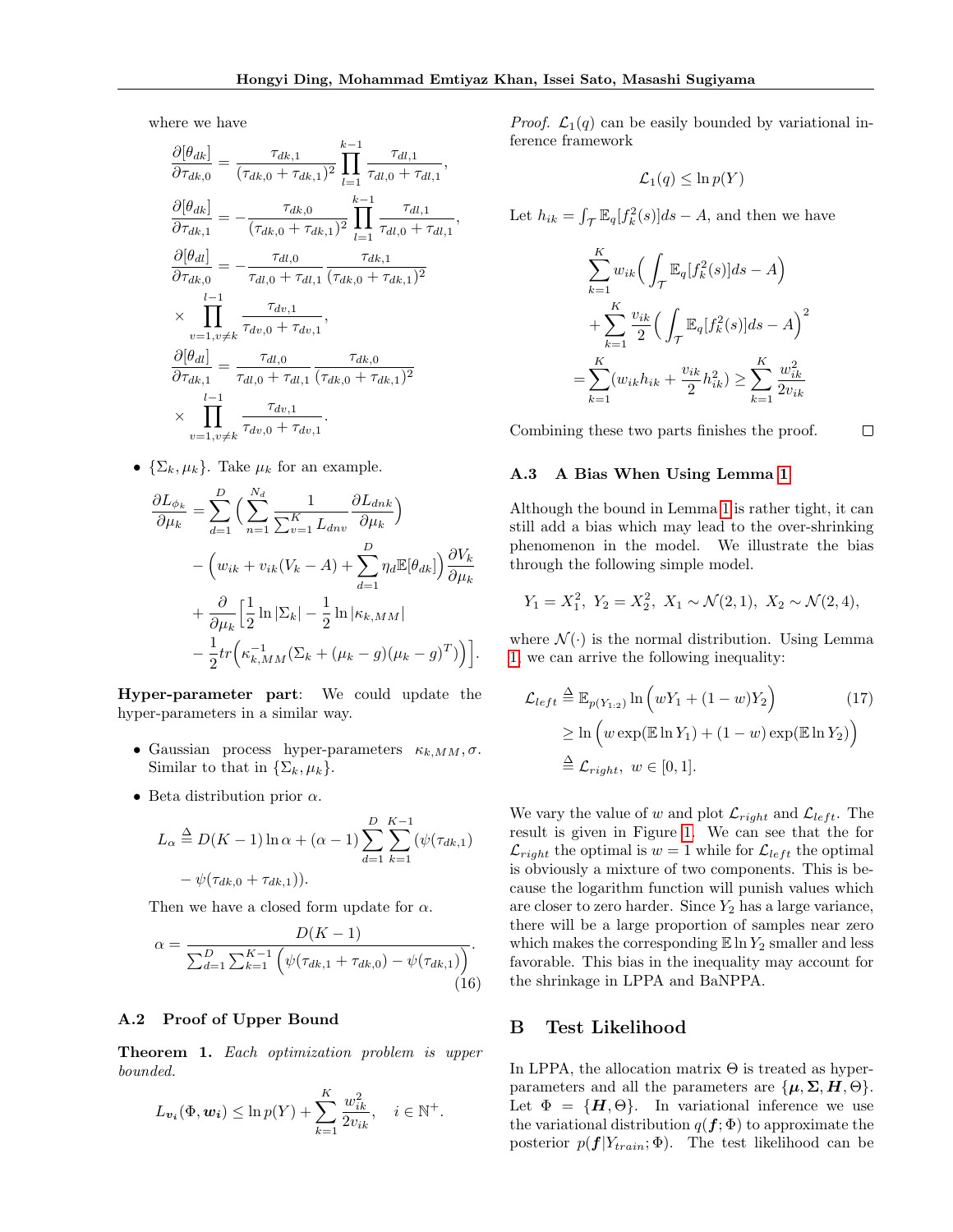<span id="page-3-0"></span>

Figure 1: Bias in the inference with lower bound. Left: The histogram of  $Y_1$  and  $Y_2$ . Right:  $\mathcal{L}_{left}$  (Blue) versus  $\mathcal{L}_{right}$  (Red) and the round marker indicates the maximum of the curve.

lower-bounded as follows.

$$
\ln p(Y_{test}|Y_{train}; \Phi) = \ln \int p(Y_{test}|f; \Phi)p(f|Y_{train}; \Phi)df
$$
  
\n
$$
\approx \ln \int p(Y_{test}|f; \Phi)q(f; \Phi)df
$$
  
\n
$$
\geq \int q(f; \Phi) \ln \frac{p(Y_{test}|f; \Phi)q(f; \Phi)}{q(f; \Phi)}df
$$
  
\n
$$
= \mathbb{E}_{q} \ln p(Y_{test}|f; \Phi)
$$
  
\n
$$
\geq \sum_{d=1}^{D} \sum_{n=1}^{N_{d}^{\text{test}}} \ln \sum_{k=1}^{K} \theta_{dk} \exp \left[ \mathbb{E}_{q}(\ln f_{k}^{2}(t_{n}^{d})) \right]
$$
  
\n
$$
- \sum_{d=1}^{D} \sum_{k=1}^{K} \theta_{dk} \int_{\mathcal{T}} \mathbb{E}_{q}[f_{k}^{2}(s)]ds \triangleq \mathcal{L}_{test}.
$$
 (18)

In BaNPPA, all the parameters to be optimized are  ${\lbrace \pmb{\eta},\pmb{\tau},\pmb{\mu},\pmb{\Sigma},\pmb{H},a_0,b_0,\alpha \rbrace}$ . Let  $\Phi = {\lbrace \pmb{H},a_0,b_0,\alpha \rbrace}$ . However, if we follow the same deduction as LPPA, we will not arrive at a fair comparison since the inequality in Equation [\(18\)](#page-3-1) is different in principle for LPPA and BaNPPA, and therefore, we draw L samples from variational distribution  $q(s, \theta_d; a_0, b_0, \alpha)$  for  $s, \theta_d$  and then follow the lower bound in Equation [\(18\)](#page-3-1).

$$
\mathbb{E}_{q} \ln p(Y_{test}|s, \Theta, f; \Phi)
$$
\n
$$
= \int q(s, \Theta, f; \Phi) \ln p(Y_{test}|s, \Theta, f; \Phi) ds d\Theta df
$$
\n
$$
\approx \frac{1}{\tilde{L}} \sum_{l=1}^{\tilde{L}} \int q(f; H) \ln p(Y_{test}|s_l, \Theta_l, f; H) df
$$
\n
$$
\geq \frac{1}{\tilde{L}} \sum_{l=1}^{\tilde{L}} \Big( \sum_{d=1}^{D} \sum_{n=1}^{N_{d}^{test}} \ln \Big( s_{l,d} \sum_{k=1}^{K} \theta_{l,dk} \exp \Big[ \mathbb{E}_{q} (\ln f_{k}^{2}(t_{n}^{d})) \Big] \Big)
$$
\n
$$
- \sum_{d=1}^{D} s_{l,d} \sum_{k=1}^{K} \theta_{l,dk} \int_{\mathcal{T}} \mathbb{E}_{q}[f_{k}^{2}(s)] ds \Big). \tag{19}
$$

# C Additional Experiment Results

#### C.1 Details of the Data Sets

• **Synthetic dataset.**  
\nA) In 
$$
\lambda_d(t) = s_d \sum_{k=1}^4 \theta_{dk} \tilde{f}(t; \psi_k)
$$
,  $t \in [0, 60]$ .  
\n $s_d \sim \text{Gamma}(2, 3)$ ,  
\n $\theta_d \sim \text{Dirichlet}(1.2, 1, 0.8, 0.6)$ ,  
\n $\tilde{f}(t; \psi_k) \propto \exp\left(-\frac{(t - 15 + 10k)^2}{10}\right)$   
\n $+\exp\left(-\frac{(t - 55 + 10k)^2}{10}\right)$ .

Each  $\tilde{f}(t; \psi_k)$  is either a Gaussian distribution or a mixture of two Gaussian distributions normalized by its integral.

B) In 
$$
\lambda_d(t) = s_d \sum_{k=1}^6 \theta_{dk} f_k(t)
$$
.  
\n $s_d \sim \text{Gamma}(2, 3)$ ,  
\n $\theta_d \sim \text{Dirichlet}(1.2, 1, 0.8, 0.6, 0.5, 0.5)$ ,  
\n $\tilde{f}(t; \psi_k) \propto \exp\left(-\frac{(t - 15 + 10k)^2}{10}\right)$   
\n $+\exp\left(-\frac{(t - 75 + 10k)^2}{10}\right)$ .

Each  $\tilde{f}(t; \psi_k)$  is either a Gaussian distribution or a mixture of two Gaussian distributions normalized by its integral. We use the rejection sampling method for the inhomogeneous Poisson process to generate the time sequences.

<span id="page-3-1"></span>• citation dataset. Two examples with different citation patterns are given in Figure [3.](#page-4-2)

#### C.2 The Comparison of the Train Likelihood

The comparison of the train likelihood  $\mathcal{L}_{train}$  is given in Figure [2.](#page-4-3) We can notice that for LPPA, the train likelihood keeps increasing when we increase K. This is also a sign of over-fitting.

#### C.3 Computation Time

<span id="page-3-2"></span>We plot the change of the training likelihood in one trial in Figure [4.](#page-5-0) For total computational complexity, both BaNPPA-NC and BaNPPA take more computation time but are still comparable to LPPA. Two reasons account for this fact. One is that there are more parameters to be optimized in BaNPPA and BaNPPA-NC and the other is that BaNPPA potentially has an infinite number of problems to be solved. In Figure [4,](#page-5-0) we can notice that the training likelihood for BaNPPA and the training likelihood for BaNPPA-NC stabilize rather quickly. This is because we use Equation [\(19\)](#page-3-2) to calculate the likelihood and there are no divergence terms in it.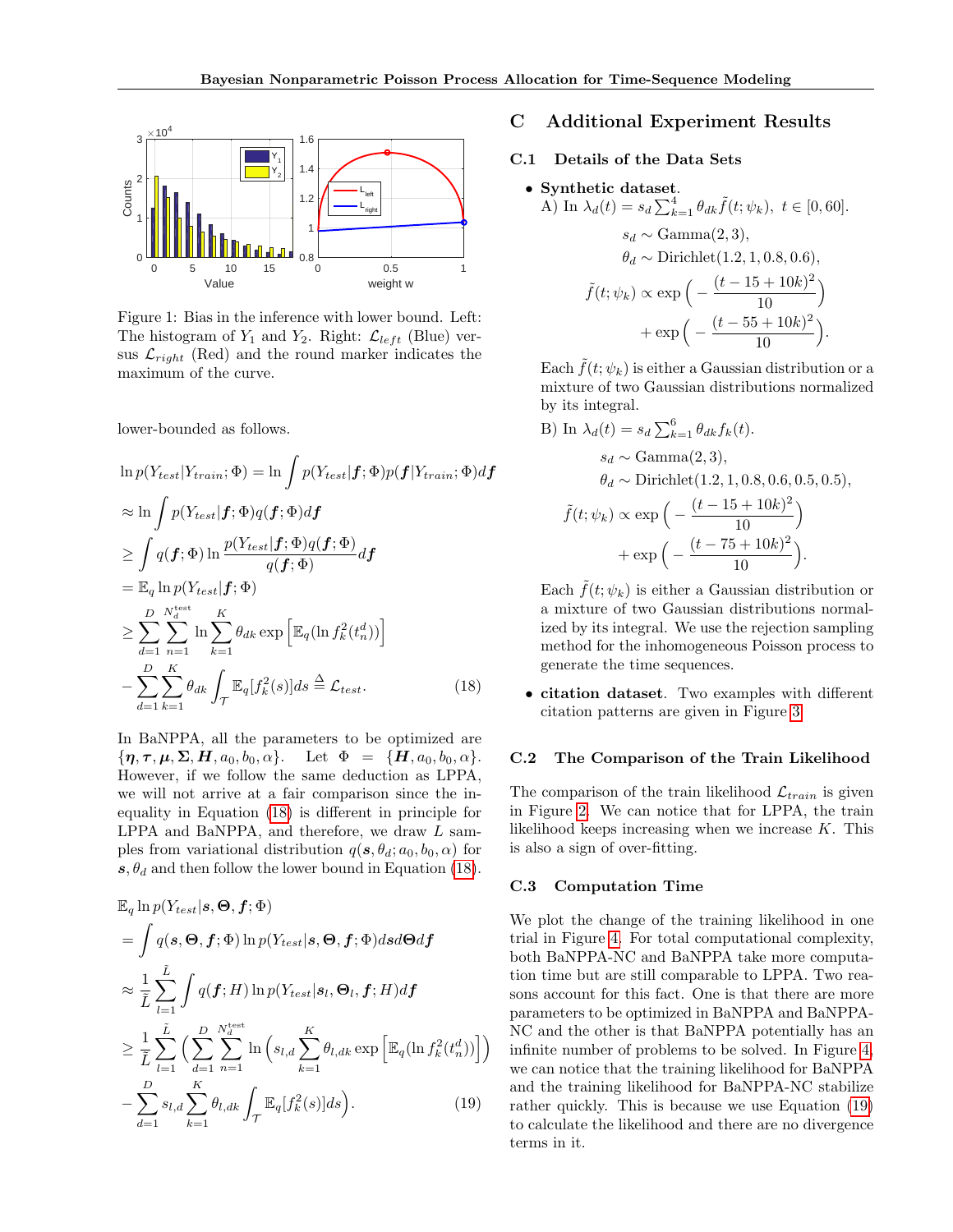<span id="page-4-3"></span>

Figure 2: The comparison of the train likelihood for three algorithms. For LPPA, we change the number of latent functions K. For BaNPPA/BaNPPA-NC, we fix  $K = 14$  and optimize the hyper-parameter  $\alpha$  using the variational expectation-maximization. Error bars and shaded area represent the 95% confidence intervals.

<span id="page-4-2"></span>

Figure 3: Citation data set. Top: A paper which slowly gets citation and becomes popular many years later. Bottom: A paper which quickly gets citation after being published. Smooth lines are the mean intensity function inferred from LPPA and BaNPPA. Small bars is the time of each citation. The x-axis indicates the time in year after publication.

### C.4 Synthetic Data Sets with a Relatively Large K

We add three more synthetic data set with a larger K.

C) We sample 200 sequences from  $\lambda_d(t)$  =  $s_d \sum_{k=1}^6 \theta_{dk} \tilde{f}(t; \psi_k)$ , where  $s_d$ ,  $\theta_d$  are drawn from Dirichlet distribution and Gamma distribution.

$$
s_d \sim \text{Gamma}(2, 3),
$$
  
\n $\theta_d \sim \text{Dir}(0.8, 0.4, 0.2, 0.2, 0.2, 0.2).$ 

We use  $\tilde{f}(t; \psi_k) = \exp(-(t - 15 + 10k)^2/10), k =$  $1, \ldots, 6, t \in [0, 60]$  as basis intensity functions.

D) We sample 200 sequences from  $\lambda_d(t)$  =  $s_d \sum_{k=1}^8 \tilde{f}(t; \psi_k)$ , where  $s_d$ ,  $\theta_d$  are drawn from Dirichlet distribution and Gamma distribution.

$$
s_d \sim \text{Gamma}(2, 3),
$$
  
\n $\theta_d \sim \text{Dir}(0.8, 0.4, 0.4, 0.2, 0.2, 0.2, 0.1, 0.1).$ 

We use  $\tilde{f}(t; \psi_k) \propto \exp(-(t - 15 + 10k)^2/10), k =$  $1, \ldots, 8, t \in [0, 80]$  as basis intensity functions.

E) We sample 200 sequences from  $\lambda_d(t)$  $s_d \sum_{k=1}^{10} \tilde{f}(t; \psi_k)$ , where  $s_d$ ,  $\theta_d$  are drawn from Dirichlet distribution and Gamma distribution.

$$
s_d \sim \text{Gamma}(2, 3),
$$
  
\n $\boldsymbol{\theta}_d \sim \text{Dir}(0.8, 0.6, 0.4, 0.4, 0.4, 0.2, 0.2, 0.2, 0.1, 0.1).$ 

We use  $\tilde{f}(t; \psi_k) \propto \exp(-(t - 15 + 10k)^2/10), k =$  $1, \ldots, 10, t \in [0, 100]$  as basis intensity functions.

In the experiment, we fix the hyper-parameter  $a_0$  and  $b_0$  and the length-scale hyper-parameters in all  $\kappa_{k,MM}$ to be 4.3081 (Close to the half of the span of  $\tilde{f}(t; \psi_k)$ ). This means we only optimize the mixture weights and the variational distribution  $q(m, S)$  for Gaussian processes.

We vary the hyper-parameter  $\alpha = \langle 1.1, 2, 3, 4, 5 \rangle$ . The result is given in Figure. We can see that BaNPPA-NC tends to over-shrink the components even when  $\alpha = 5$ and gets a worse result.

## References

- <span id="page-4-1"></span>Lloyd, C., Gunter, T., Osborne, M., Roberts, S., and Nickson, T. (2016). Latent point process allocation. In Artificial Intelligence and Statistics, pages 389– 397.
- <span id="page-4-0"></span>Paisley, J. (2010). Two useful bounds for variational inference. Technical report, Technical report, Department of Computer Science, Princeton University, Princeton, NJ.